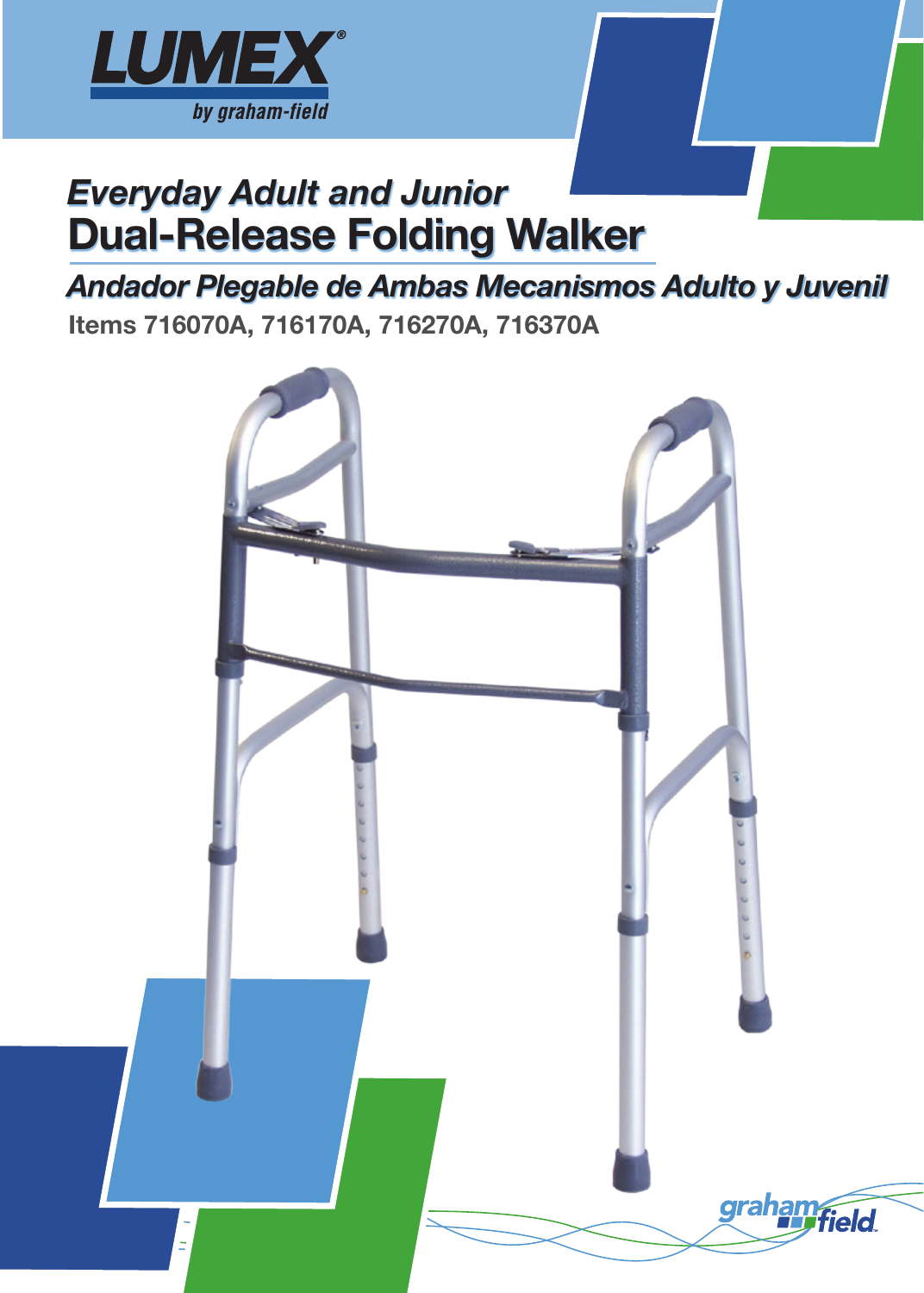### SAFETY GUIDELINES - PLEASE READ BEFORE USE

- **1.** Each individual should ALWAYS consult with their physician or other health care professional to determine proper adjustment and usage.
- **2.** Before use, be sure that the walker is in its open and locked position.
- **3.** All legs MUST be in contact with the floor at all times during use. This will ensure the walker is properly balanced.
- **4.** This product has a maximum user weight limitation of 300 lbs EVENLY DISTRIBUTED. ALWAYS observe the user weight limitation on the hangtag.
- **5.** Ensure handgrips DO NOT twist on walker otherwise damage or injury may occur.
- **6.** ALWAYS test to see that the walker and attachments are properly and securely locked in the open position **BEFORE** using.
- **7.** After installation and before use, ensure that all attaching hardware is securely tightened.
- **8.** ALWAYS use caution when using the walker on wet and slippery surfaces. DO NOT use the walker on stairs and steep inclines.
- **9.** Before attempting to reach objects or pick them up from the floor by reaching down between your knees, place feet securely on the floor. Use **EXTREME** caution when reaching for any object.
- **10.**GF Health Products, Inc. assumes no responsibility for any damage or injury caused by improper installation, assembly or use of this product.
- **11.**Inspect Walker weekly for proper function and wear. If any component is not in proper working order or appears worn, contact your Lumex dealer for repair and/or appropriate replacement parts.

# GENERAL WARNING

- DO NOT use this product without first completely reading and understanding these instructions and any additional instructional material such as owner's manuals, service manuals or instruction sheets supplied with this product. If you are unable to understand the warnings, cautions or instructions, contact a healthcare professional, dealer or technical personnel before attempting to use this equipment otherwise, injury or damage may occur.
- If components are damaged or missing, contact your GF Health Products, Inc. distributor immediately. **DO NOT** substitute parts.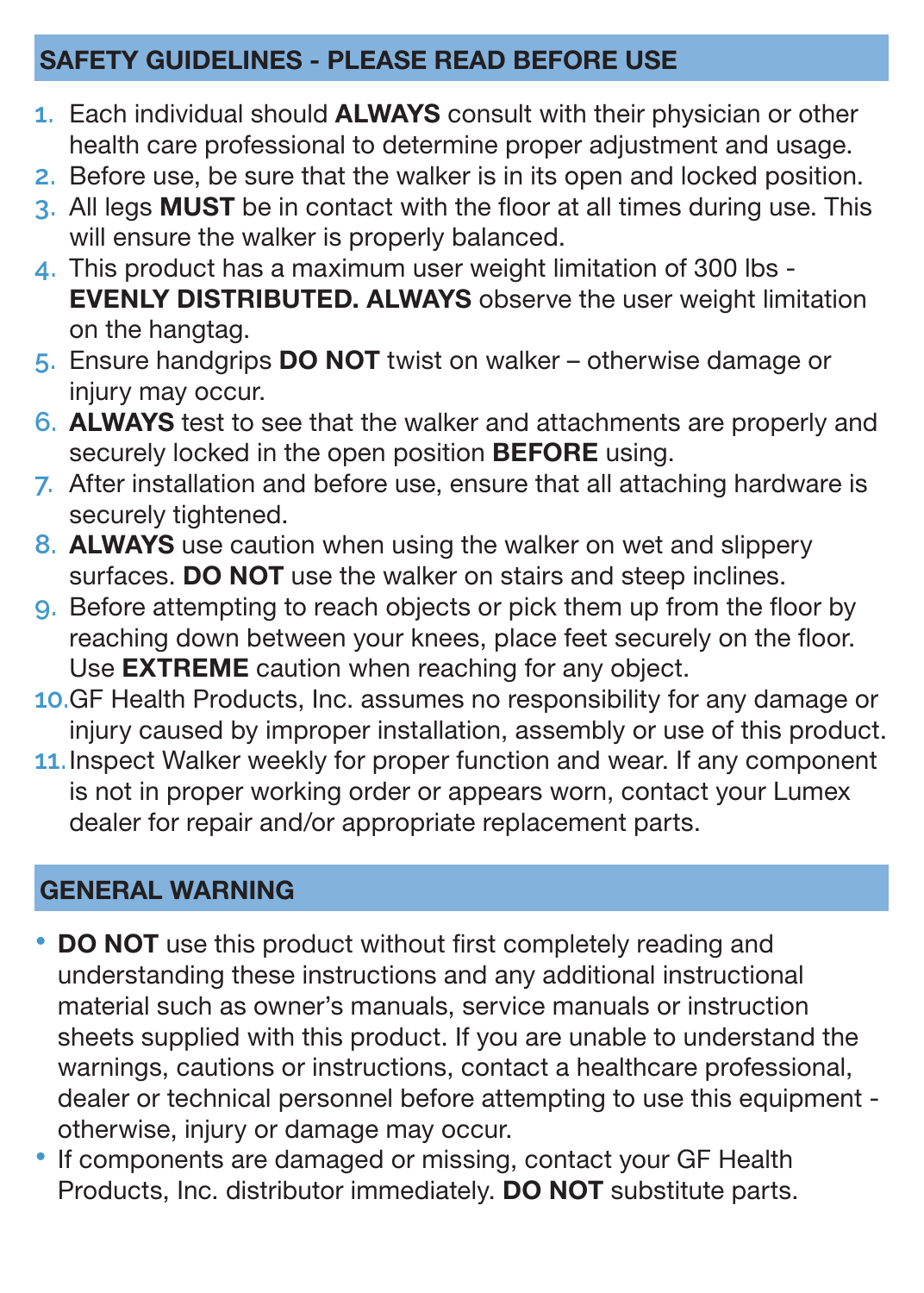#### GENERAL WARNING (CONT.)

- Before use, ensure that all assembled parts are secure and all hardware is tightened.
- Care should be taken to ensure that all height adjustments are secure, and that wheels (if applicable) and moving objects are in good working order before using this walker.
- ALWAYS observe the user weight limitation on the hangtag of this product.

**WARNING:** Cancer and Reproductive Harmwww.p65warnings.ca.gov.

#### INSTALLATION WARNINGS

- GF Health Products, Inc. assumes no responsibility for any damage or injury caused by improper installation, assembly or use of this product.
- Inspect product weekly or on a set routine preventative maintenance schedule for normal wear and tear. If any component is not in proper working order or appears worn, contact your Lumex dealer for repair and/or appropriate replacement parts.
- ALWAYS test to see that the product is properly secured in open position **BEFORE** use and ensure all hardware is securely tightened.

#### STABILITY WARNINGS

Be careful when reaching for objects when using the walker. Reaching for objects can change the weight distribution of the walker and may cause the walker to tip, resulting in injury or damage.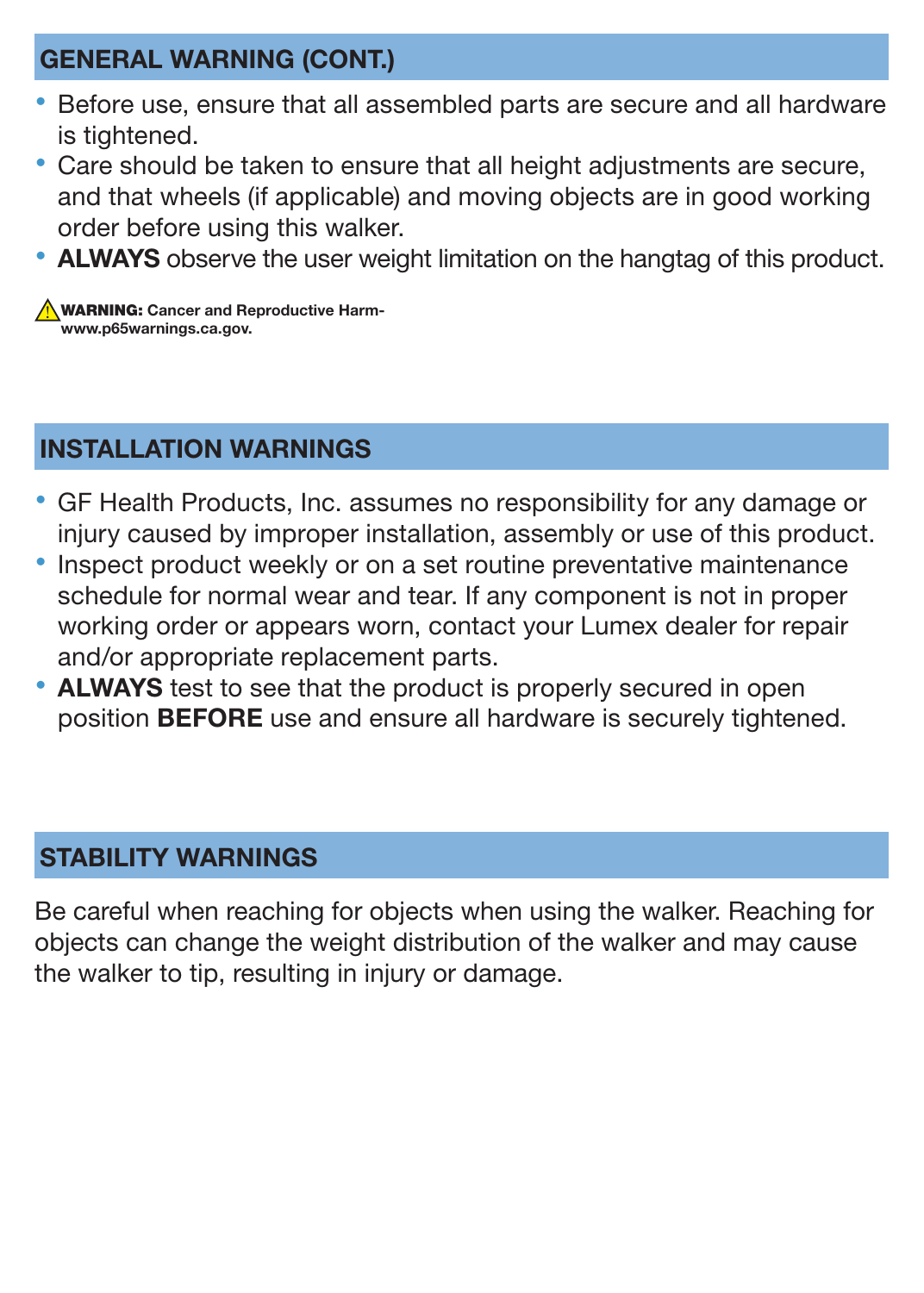#### MAINTENANCE

- For dust and dirt, wipe walker gently with damp, soft cloth.
- Inspect wheels (if applicable) periodically for wear or damage. Use a mild soap and water solution to clean, rinse with clear water, then dry with a soft cloth.
- Never use organic solvents, abrasive cleaners, or scouring pads on any part of the walker.
- Inspect Walker weekly for proper function and wear. If any component is not in proper working order or appears worn, contact your GF Health Products, Inc. distributor for repair and/or appropriate replacement parts.
- If handgrips are loose, DO NOT use. Contact your GF Health Products, Inc. authorized distributor.
- Replace any broken, damaged or worn items immediately.
- To guarantee the best service from your product, always specify Lumex replacement parts, available from your GF Health Products, Inc. authorized distributor.

For more information regarding GF Health Products, Inc. products, parts and services, please contact your distributor or visit us online at www.grahamfield.com.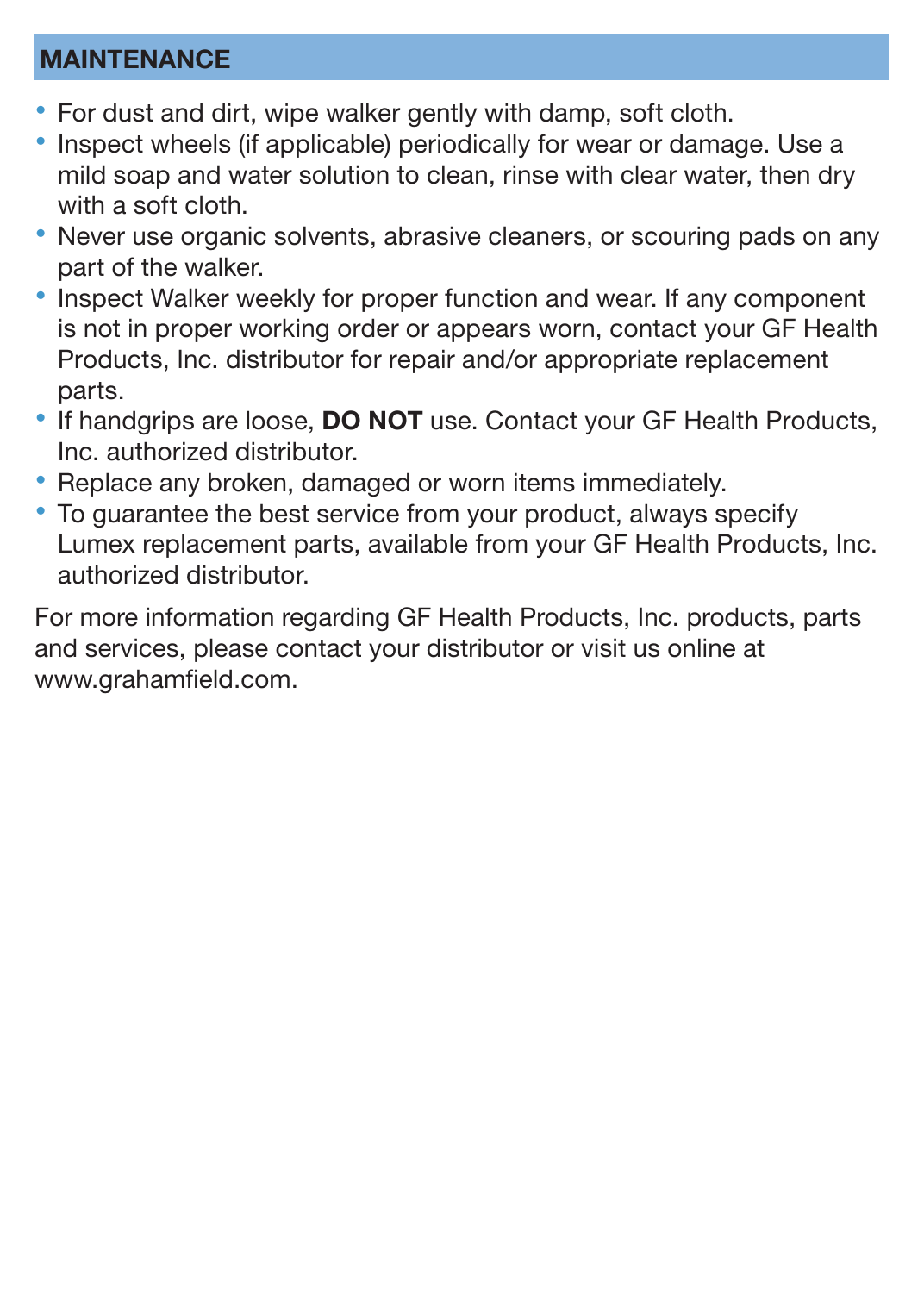### ASSEMBLY OF THE WALKER

- **1.** Remove closed walker from carton.
- **2.** Install legs by depressing the height adjustment button and slide onto walker frame until the button engages in the desired adjustment hole. Adjust all leg attachments to the same height. WARNING: Ensure all push buttons protrude fully from height -adjustment holes, all legs are adjusted to the same height, and wheeled leg attachments are positioned on the front and towards the outside of the walker.
- **3.** To open walker, push handgrips and sides out away from each other until the release mechanisms lock into place.

### CLOSING THE WALKER

- **1.** Push downward on release button and hold.
- **2.** Grab one handgrip and push inwards towards center of walker.
- **3.** Repeat for other handgrip.

# ADJUSTING THE HEIGHT

NOTE: Height adjustment should be made to desired height before operation.

Consult with healthcare professional for proper adjustment.

- **1.** To adjust the height of the leg attachment, depress the adjustment button and slide upwards or downwards to the desired height.
- **2.** Adjust the height of the walker by aligning all four leg attachments to the same position height.

When walking, the user should grasp one handgrip in each hand, positioning body between the two rear walker legs, and walking at a comfortable pace. The rear walker legs should be in contact with the floor at all times.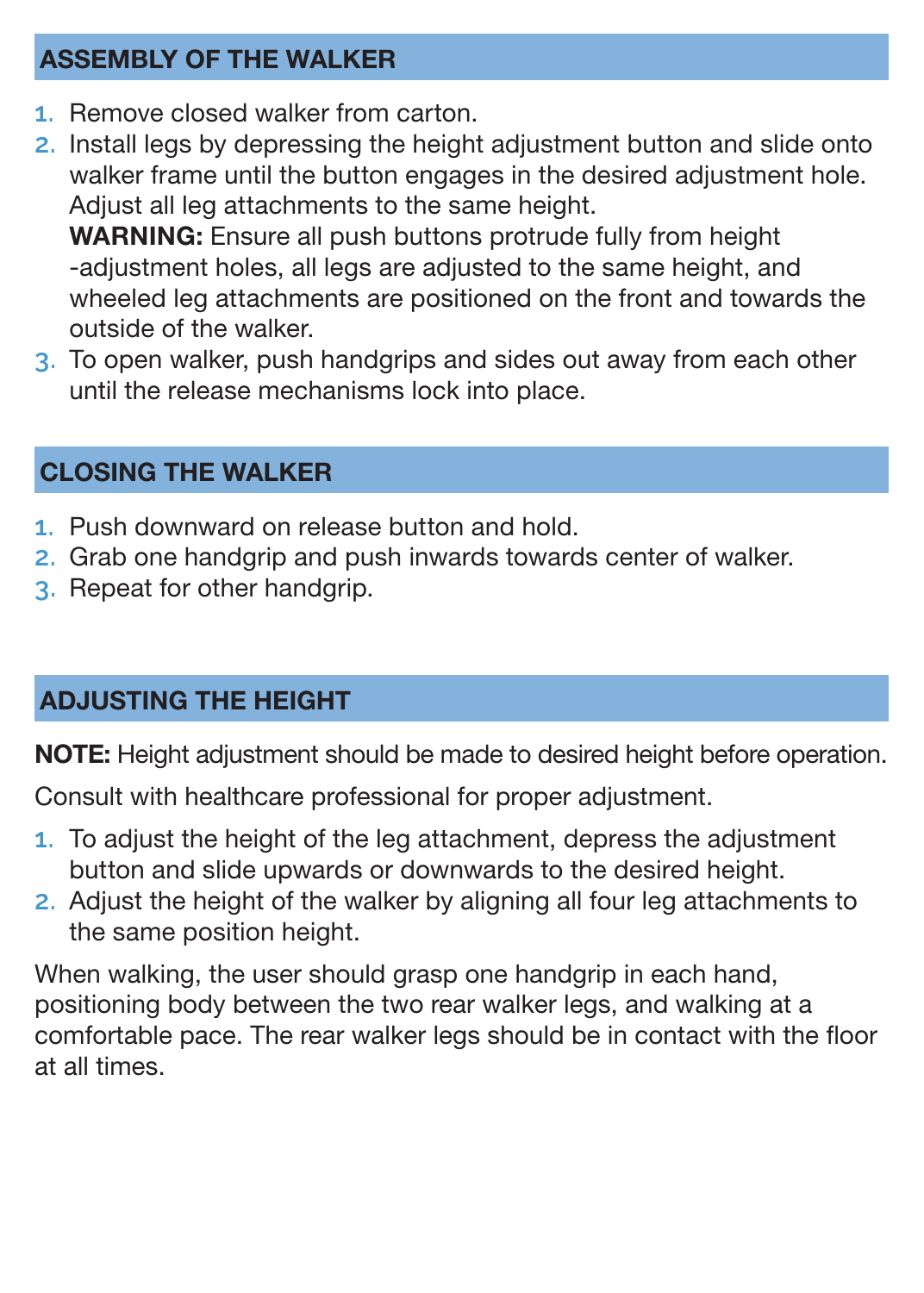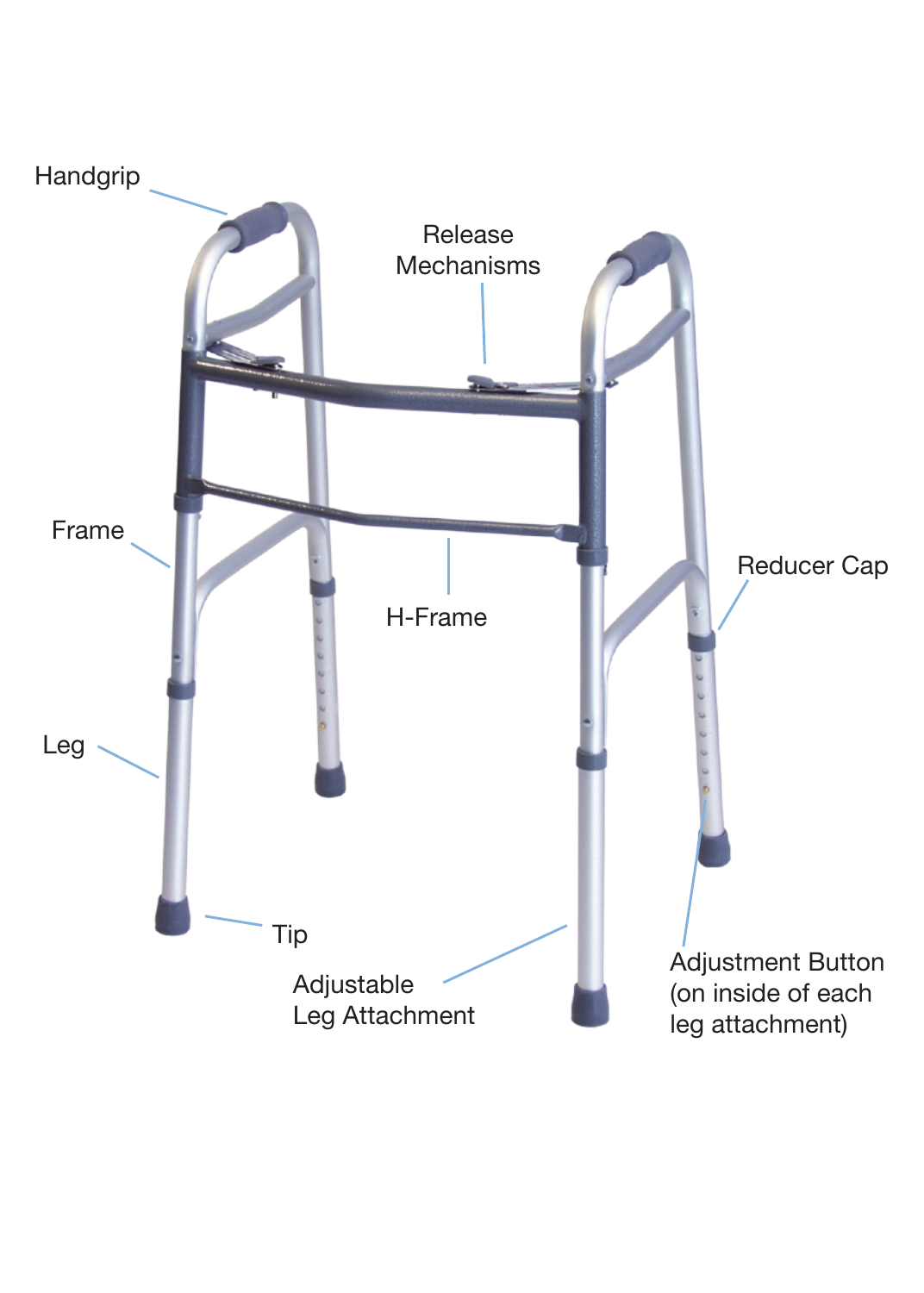#### LIMITED WARRANTY

GF Health Products, Inc. ("GF") warrants to the original retail purchaser or lessee (either is the "Customer") only, that it will replace or repair components, at GF's sole discretion, that are defective in material or workmanship under normal use and service. The warranty is for parts only and does not include labor or costs of shipping. All warranties are conditioned upon the proper use of the product strictly in accordance with applicable GF instructions. Product provided to users as rentals must be serviced by the provider and inspected prior to delivery. Each user must be properly trained on the operation and safety of this product prior to use. Within the guidelines set forth in this document, the frame is warranted for one (1) year and the normal wear components such as tips, wheels/casters, and handgrips are warranted for three (3) months. The applicable warranty period shall commence from date of shipment to the Customer, unless there is an expiration date on the component in which case the warranty shall expire on the earlier of the warranty period or the expiration date.

#### OBTAINING WARRANTY SERVICE

This limited warranty shall only apply to defects that are reported to the Dealer from whom the Customer purchased the product within the applicable warranty period. If there is not a Dealer, you must contact GF directly by calling (678) 291-3207, sending a fax request to (770) 368-2386 or by e-mailing a request to cs@grahamfield.com. Specific directions will be provided by the Customer Service Representative.

#### **EXCLUSIONS**

The warranty does not cover and GF shall not be liable for the following: 1) Defects, damage, or other conditions caused by misuse, abuse, negligence, alteration, accident, freight damage, tampering or failure to seek and obtain repair or replacement in a timely manner; 2) Products not installed, used, or properly cleaned and maintained; and 3) Labor or shipping charges. Other exclusions apply. Additional limitations relative to this warranty may be found on www.grahamfield.com Terms and Conditions page. State laws governing the warranty of this product may provide more expanded rights than those set forth in this warranty.

ENTIRE WARRANTY, EXCLUSIVE REMEDY AND CONSEQUENTIAL DAMAGES DISCLAIMER

THIS WARRANTY IS GF'S ONLY WARRANTY AND IS IN LIEU OF ALL OTHER WARRANTIES, EXPRESS OR IMPLIED.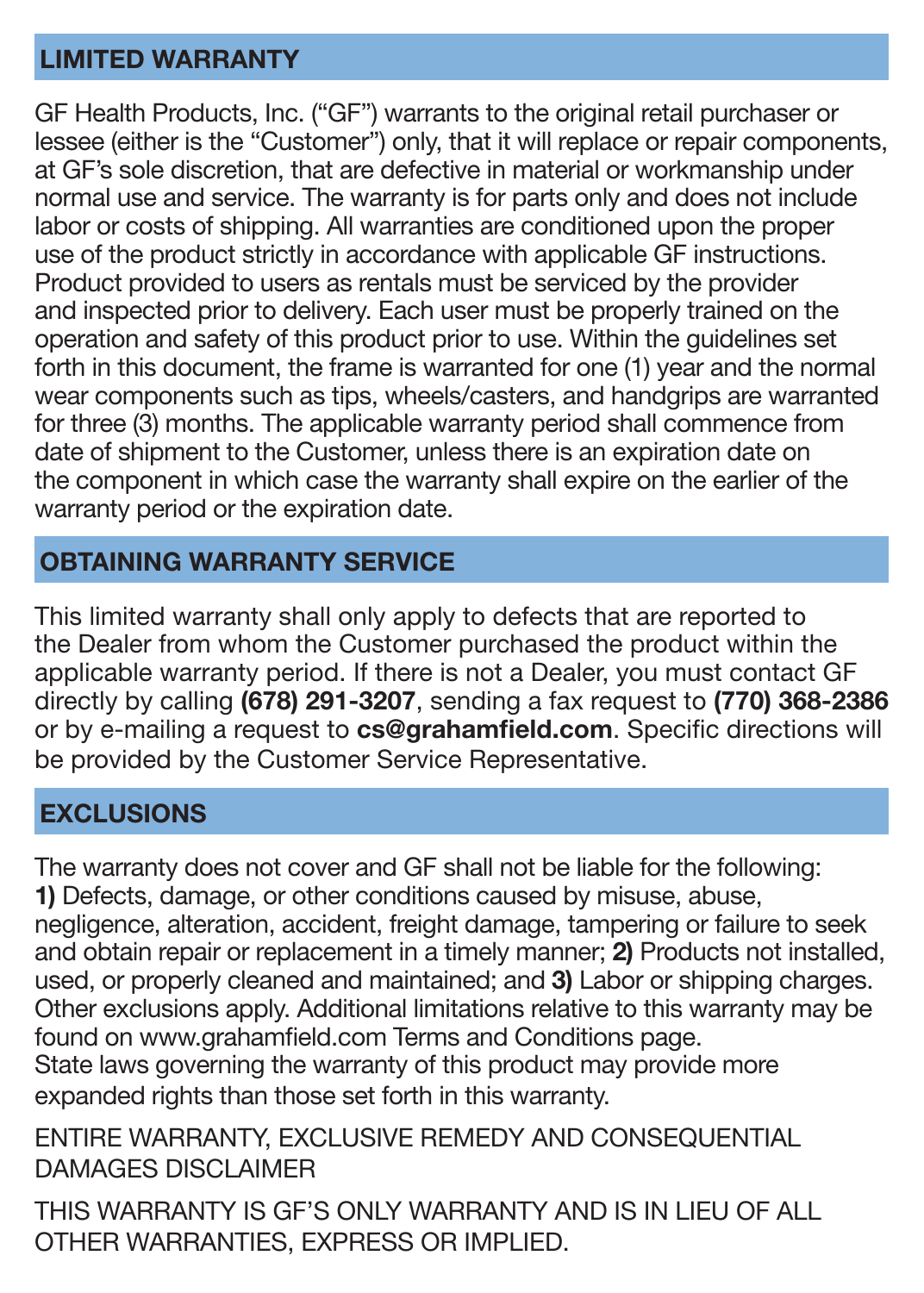#### GARANTIA LIMITADA

GF Health Products, Inc. ("GF") garantía al comprador original o arrendatario (cual quiera is el "Cliente") solamente, que va reemplazar o reparar componentes, a la decisión solo de GF, cuales son defectos en material o calidad utilizado normalmente y con servicio. La garantía es para partes solamente y no incluye fuerza laboral o el costo de transporte. Todas garantías con condicionales por el uso apropiado del product estrictamente en acuerdo con las instrucciones aplicables de GF. Producto próvido a usuarios como réntales deben ser serviciados por el proveedor y inspeccionado antes de entrega. Cada usuario debe ser preparado en la operación y seguridad de este producto antes de uso. Dentro las reglas normales en este documento, la estructura tiene garantía por uno (1) anos y los componentes de uso normal como puntas, ruedas y manijas tienen garantía por tres (3) meses. El periodo de garantía se comencia en la fecha de transporte al Cliente a menos que haya una fecha de expiración en el componente en cual la garantía se expira en la periodo de garantía o la fecha de expiración.

#### OBTENIENDO SERVICIO DE GARANTIA

La garantía limitada solamente aplica a defectos reportados al Distribuidor de quien el Cliente compro el producto dentro el periodo de garantía aplicable. Si no hay Distribuidor, debes llamar a GF directamente llamando (770) 368-4700, mandando fax a (770)-368-2386 o por email a cs@grahamfield.com. Direcciones específicos se van a dar por el Representante de Servicio De Clientes.

# **EXCLUSIONES**

La garantía no cubre y GF será responsable por lo siguiente: 1) Defectos, daño o otras condiciones causadas por mal uso, abuso, negligencia, alteración, accidente, daño de transporte o falta de buscar y obtener reparo o repuesto en manera puntual; 2) Productos no instalados, utilizados or mantenidos correctamente; y 3) Cargos de Labor o transporte. Otras exclusiones se aplican. Limitaciones adicionales relativos a esta garantia pueden ser encontrados en www.grahamfield.com pagina de Acuerdos y Condiciones Leyes del Estado gobernando la garantia de este producto puede dar mas derechos que estan en esta garantia.

GARANTIA ENTERO, REMEDIO EXCLUSIVO Y DESCARGO DE DANOS **CONSIGUIENTE** 

ESTA GARANTIA ES LA UNICA GARANTIA DE GF Y ES EN VEZ DE TODAS OTRAS GARANTIAS, EXPRESIDAS O IMPLICITADAS.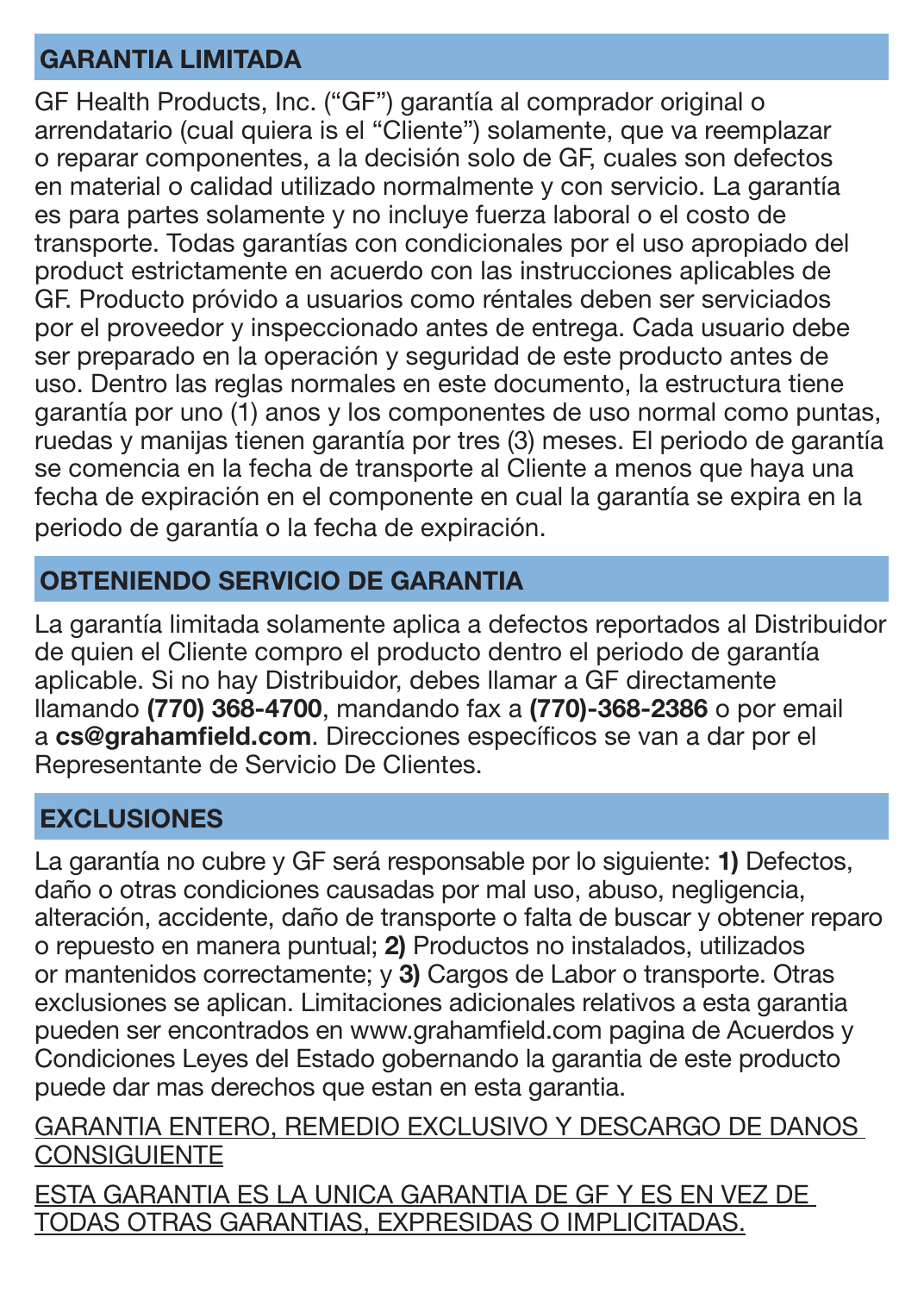#### DIRECTRIZ DE SEGURIDAD – POR FAVOR DE LEER ANTES DE USO

- **1.** Cada individual SIEMPRE debe consultar con su doctor o otro profesional de cuido de salud para determinar ajustamiento y uso apropiado.
- **2.** Antes de uso, asegure que el andador esta en su posición abierto y asegurado.
- **3.** Todas las patas TIENEN que estar en contacto con el piso todo el tiempo cuando en uso. Esto puede asegurar que el andador esta balanceado apropiadamente.
- **4.** Este producto tiene una limitación de peso máximo de usuario de 300 lb- DISTRIBUIDO UNIFORMEMENTE. SIEMPRE tiene que observar la limitación de peso en el "hang tag".
- **5.** Asegure que los mangos NO SE dan vuelta en el andador o si no, daño o herida puede ocurrir.
- **6.** SIEMPRE prueba que el andador y accesorios están puestos seguramente en la posición abiertos ANTES de uso.
- **7.** Después de instalación y antes de uso, asegura que el ferretero esta seguramente apretados.
- **8.** SIEMPRE use caución cuando usando el andador en superficies mojados y resbalosos. NO USE el andador en escaleras o inclinas.
- **9.** Antes de atentar a alcanzar objetos o recogerlos del piso alcanzando dentro sus rodillas, asegura sus pies en el piso. Usa caución EXTREMO cuando alcanzando por cual quiere objeto.
- **10.**GF Health Products, Inc. no asume ningún responsabilidad por cual quiere daño o herida causado por instalación, ensamblaje o uso incorrecto de este producto.
- **11.**Examine su andador seminal para función normal y desgasto. Si algunos componentes no están funcionando y se ve con desgasto, llame a su distribuidor de Lumex para reparación o reemplace de partes.

# ADVERTENCIAS

- NO DEBE usar este producto sin leer y entender completamente estas instrucciones y material adicional que viene con este producto. Si no puedes entender los advertencias, cauciones o instrucciones, llame a su profesional, distribuidor o personal técnicos antes de tratar de usar este equipo – o si no, herida o daño puede ocurrir.
- Si los componentes están dañados o si faltan, llame a su distribuidor inmediatamente. NO substituye partes.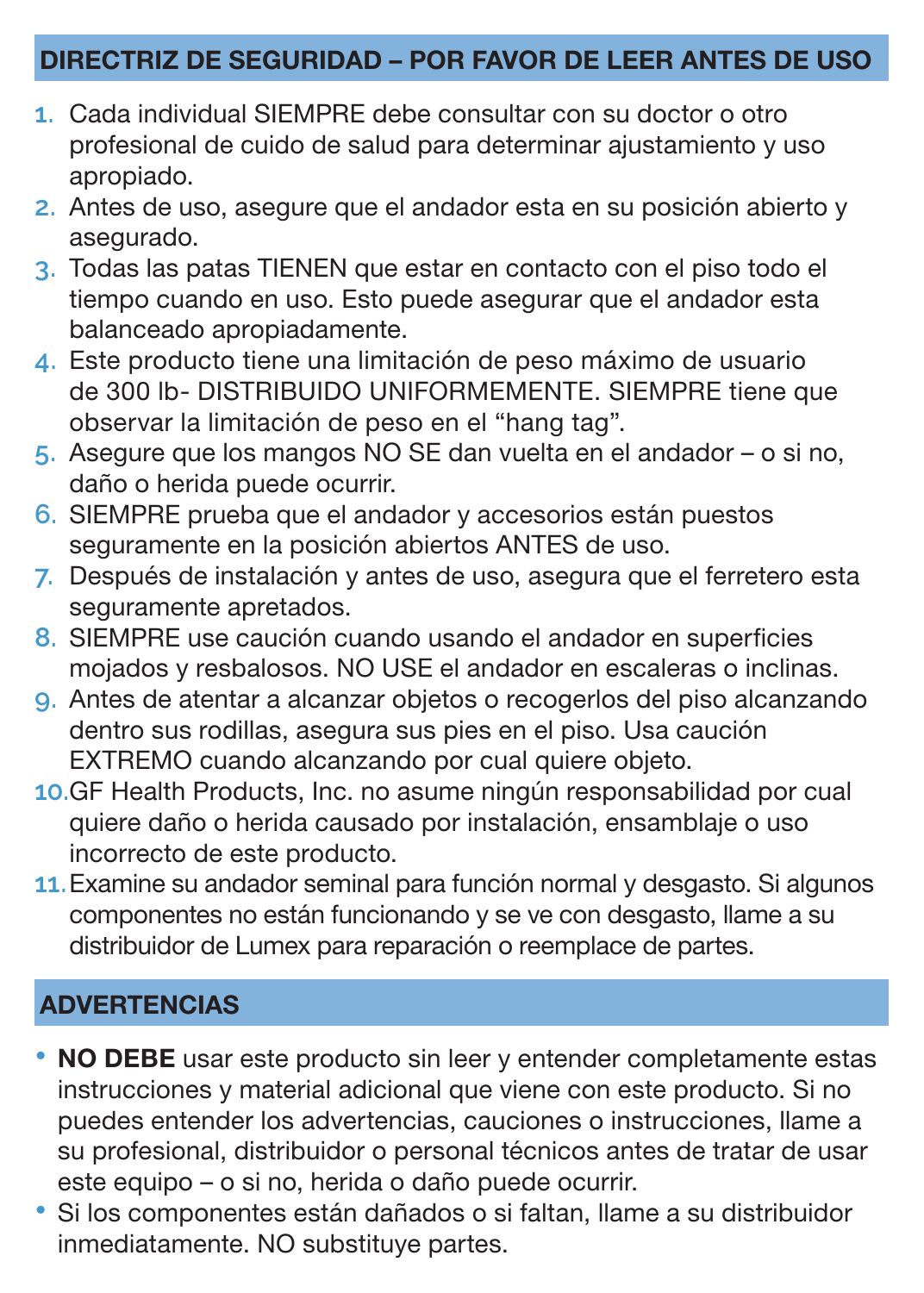- Antes de uso, asegure que las partes instalados están seguros y todo el ferretería esta apretado.
- Cuido debe estar hecho para asegurar que todos los ajustamientos de altura están seguros, y que las ruedas (si aplicable) y objetos que se mueven están en buenas condiciones antes de usar el andador.
- SIEMPRE observa la limitación de peso del usuario en el "hangtag" de este producto.
- Tenga cuidado cuando alcanzando por objetos cuando usando el andador. Alcanzando por objetos puede cambiar la distribuicion de peso en el andador y puede causar que el andador se dobla, resultando en herida o daño.

ADVERTENCIA: CANCER Y DANO REPRODUCTIVO www.p65Warnings.ca.gov

# ADVERTENCIAS DE INSTALACION

- GF Health Products Inc. no asume responsibilidad por dano o herida hecho por instalacion inapropiado, asamblea o uso de este producto.
- Examina el producto semenalmente o en ua rutina de mantenimiento preventativo para uso normal. Si algun componente no esta trabajando correctamente o se aparece usado, llame a su distribuidor de Lumex para reparacion y/o partes de reemplace apropiado.
- SIEMPRE trata de ver que el producto esta asegurado correctamente in la posicion abierto ANTES de uso y asegure que los tornios/hardware estan ajustados seguramente. El soporte de espalda debe SIEMPRE estar puesto y NO es diseno para soportar todo el peso del usario.

### ADVERTENCIAS DE ESTABILIDAD

Tenge cuidado cuando alcanzando por objetos mientras utilizando el andador. Alcanzando por objetos puede cambiar la distribucion de peso del andador y puede causar que se de vuelta el andador, resultando en herida o dano.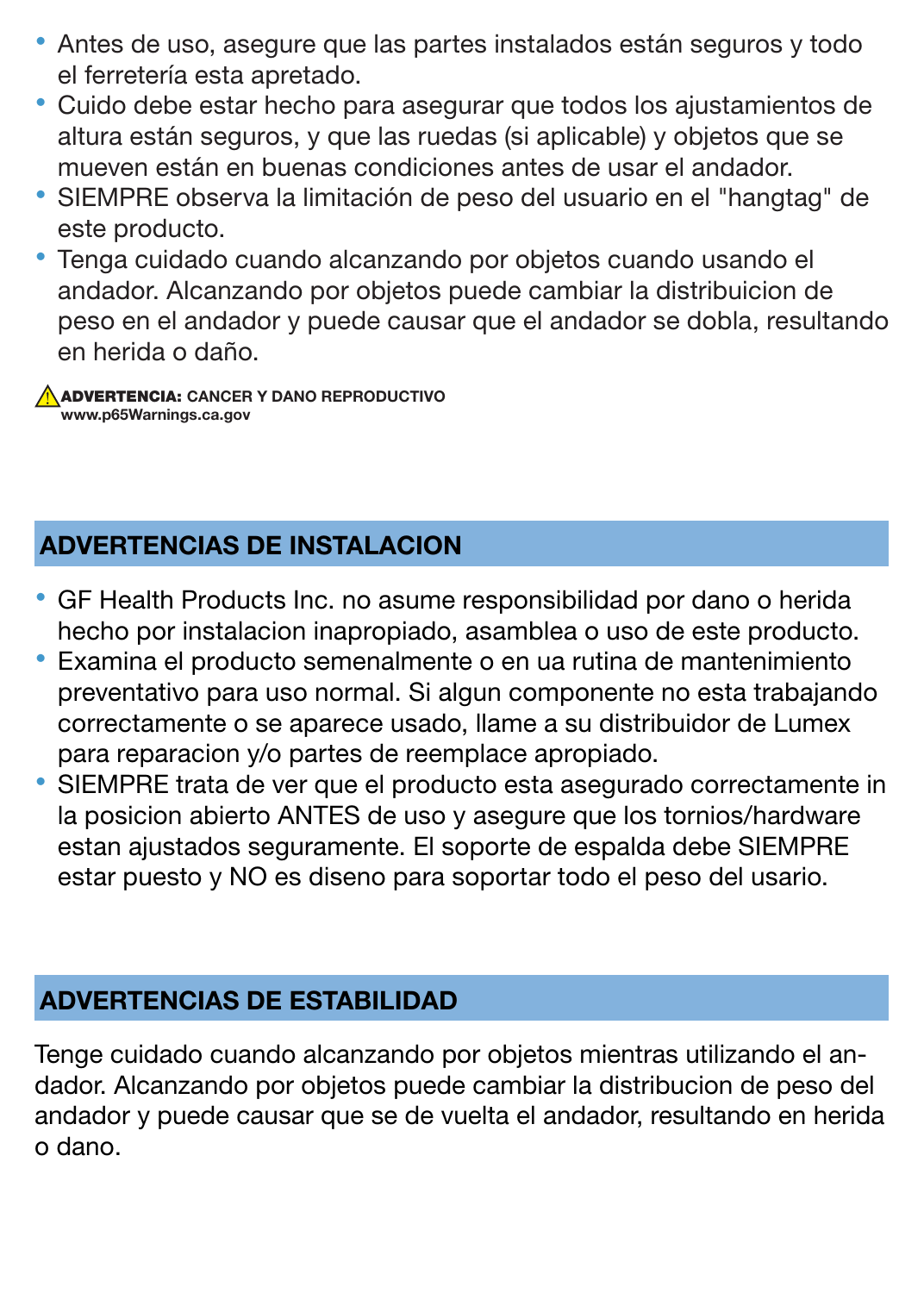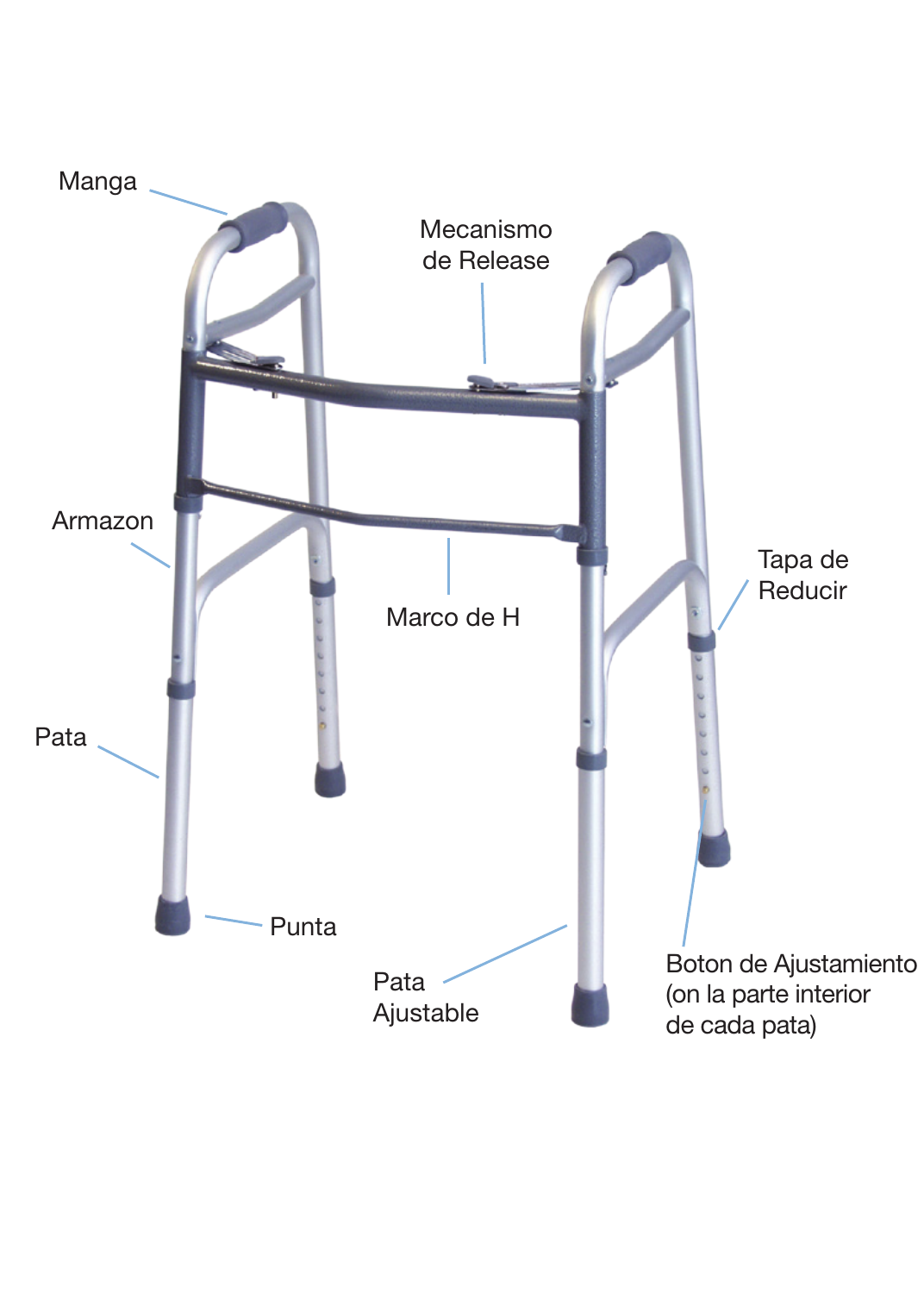#### ENSAMBLAJE DEL ANDADOR

- **1.** Remueva el Andador cerrado del cartón.
- **2.** Instala las patas apretando el botón de ajustamiento de altura y desliza sobre el armazón del andador hasta que el botón se engancha en el hueco deseado. Ajusta todas las patas a la misma altura.
- **3.** Repite para la otra manga.
- **4.** Empuje las mangas y los lados afuera hasta que se asegura los mecanismos en posición.

ADVERTENCIA: Asegura que todos los botones sobresalen completamente por los huecos de ajustameinto, que todas las patas están ajustadas a la misma altura y que las patas con ruedas están posicionadas en la parte de frente y sobre la parte afuera del andador.

# CERRANDO EL ANDADOR

- **1.** Aprete hacia abajo en los botones de desconexión y aguanta.
- **2.** Agarre la manga y empuja hacia el centro del andador.
- **3.** Repite para la otra manga

# AJUSTANDO LA ALTURA

NOTA: Debe ser ajustado a la altura deseado antes de operación.

Consulta con su profesional de cuido de salud para ajustamiento apropiado.

- **1.** Para ajustar la altura de las patas, apreté el botón de ajustamiento y deslice hacia arriba y abajo a la altura deseado.
- **2.** Ajusta la altura del andador en alineando todas cuatro patas a la misma posición de altura.

Cuando caminando, el usuario debe agarrar una manga con cada mano, posicionando el cuerpo dentro las patas a traseras, y caminando a un paso confortable. Las patas a traseras deben estar en contacto con el piso todo el tiempo.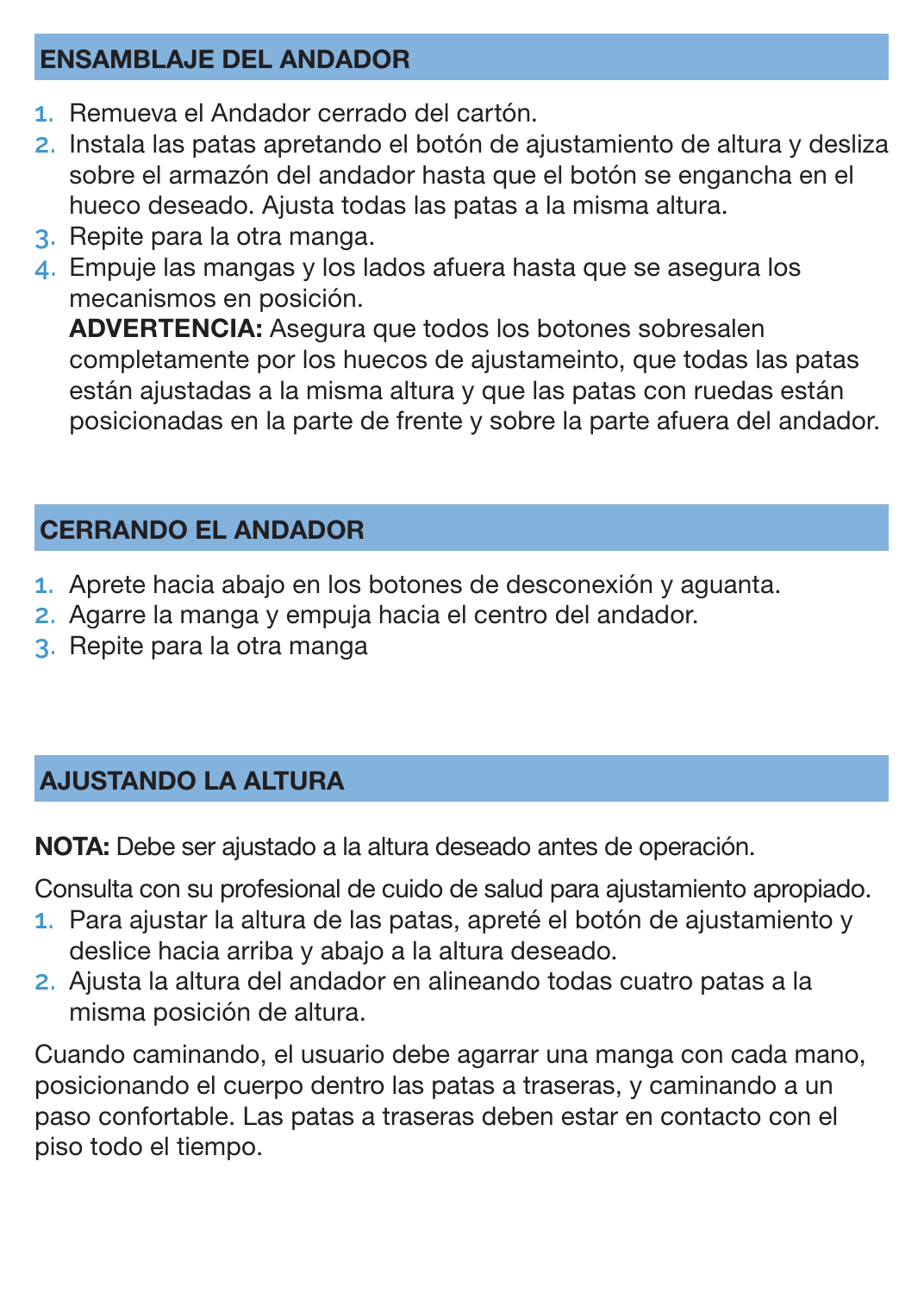#### MANTENIMIENTO

- Para polvo, limpie el andador con una toalla suave y mojada.
- Examine las ruedas (si aplicable) por daño y desgasto periódicamente. Utilice un jabón suave y agua para limpiar, lave con agua limpia y seca con una toalla suave.
- Nunca utilice solventes orgánicos, limpiadores abrasivos o estropajos en cual quiere parte del andador.
- Examine su andador seminal para función y desgasto. Si algunos componentes so están funcionando correctamente o se ven con desgasto, llame a su distribuidor de GF Health Products, Inc. para reparación y partes de reemplazo.
- Si los mangos están sueltos, NO LOS use. Llame a su distribuidor autorizado de GF Health Products, Inc.
- Para el mejor servicio de su andador, siempre use partes de reemplazo de GF Health Products, Inc.

Para mas información sobre su producto, partes o servicio de GF Health Products, Inc, por favor de llamar a su distribuidor o visítenos online enwww.grahamfield.com.